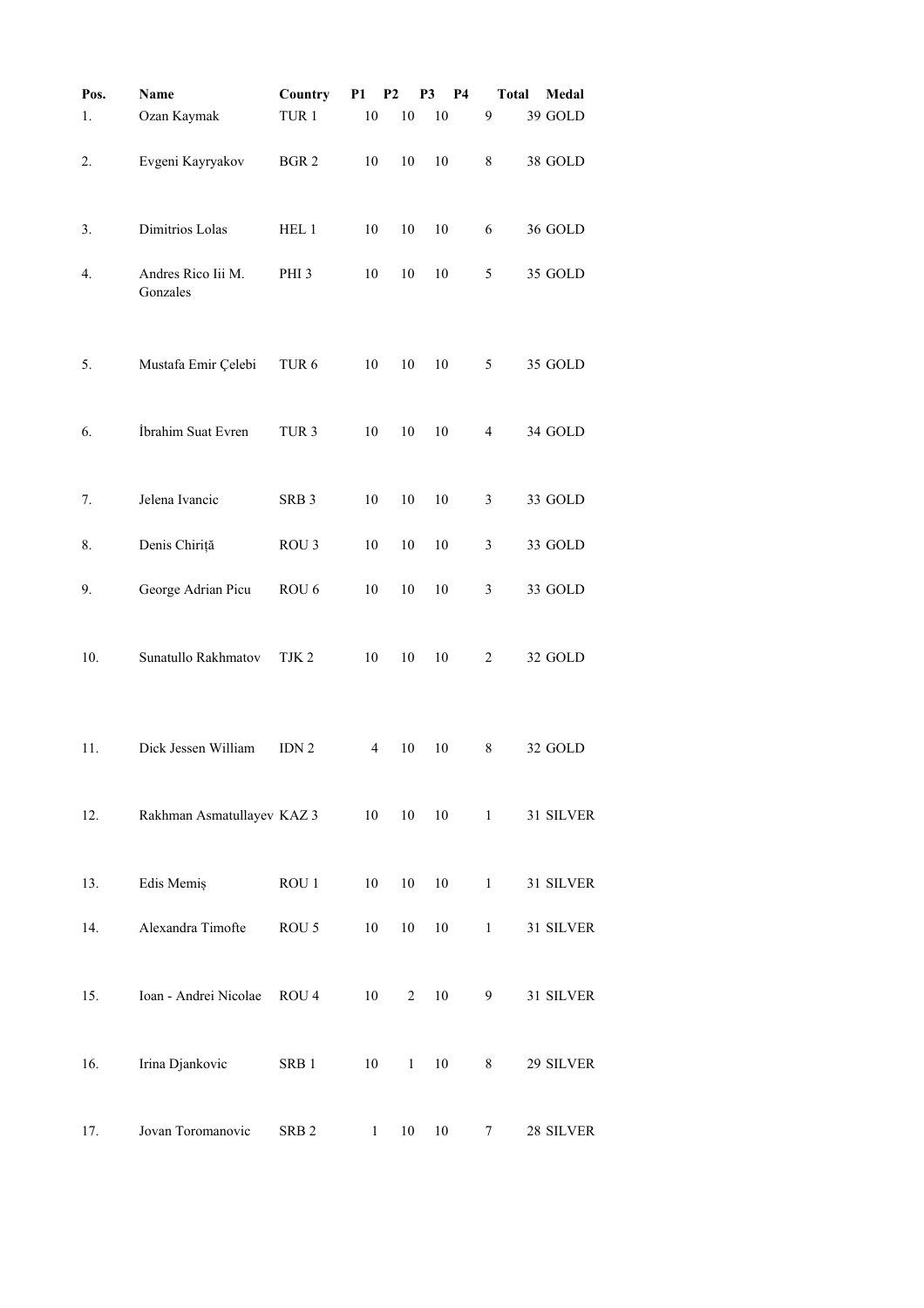| 18. | Ömer Topaloğlu                | TUR <sub>2</sub> | $\mathbf{1}$     | 10               | 10                       | 7                | 28 SILVER |
|-----|-------------------------------|------------------|------------------|------------------|--------------------------|------------------|-----------|
| 19. | Mohammedsaleh Asaad SAU 1     |                  | 10               | 10               | $\overline{2}$           | 6                | 28 SILVER |
| 20. | Sebastian Mihai Şimon ROU B 2 |                  | 5                | 10               | 10                       | $\overline{c}$   | 27 SILVER |
| 21. | Kerem Recep Gür               | TUR <sub>5</sub> | 10               | 10               | 4                        | 3                | 27 SILVER |
| 22. | Viktor Baltin                 | BGR 6            | 7                | $\mathbf{1}$     | 10                       | 8                | 26 SILVER |
| 23. | Vlad Nicolae Robu             | ROU B 3          | 10               | 4                | 10                       | $\mathbf{1}$     | 25 SILVER |
| 24. | Ivo Petrov                    | BGR 1            | 10               | $\boldsymbol{0}$ | 10                       | $\overline{4}$   | 24 SILVER |
| 25. | Paul Becsi                    | ROU B1           | 10               | 10               | 3                        | $\mathbf{1}$     | 24 SILVER |
| 26. | <b>Baptiste Serraille</b>     | FRA 6            | $10\,$           | $\overline{c}$   | $\overline{\mathcal{L}}$ | 8                | 24 SILVER |
| 27. | Ryan Mark L. Shao             | PHI <sub>2</sub> | $\boldsymbol{0}$ | 10               | 10                       | 3                | 23 SILVER |
| 28. | Nguyen Tran Bach              | ROU <sub>2</sub> | $10\,$           | $\boldsymbol{0}$ | 10                       | 3                | 23 SILVER |
| 29. | Cuong Viet Do                 | BGR 5            | 10               | $\boldsymbol{0}$ | 10                       | $\overline{2}$   | 22 SILVER |
| 30. | Milos Milicev                 | SRB <sub>5</sub> | 10               | 10               | $\sqrt{2}$               | $\boldsymbol{0}$ | 22 SILVER |
| 31. | Aghaali Zeynalli              | AZE 5            | $10\,$           | $10\,$           | $\overline{c}$           | $\boldsymbol{0}$ | 22 SILVER |
| 32. | Alua Shyntay                  | KAZ <sub>5</sub> | $10\,$           | $\boldsymbol{0}$ | $10\,$                   | $\sqrt{2}$       | 22 SILVER |
| 33. | Shukrona Kholova              | TJK 5            | $\sqrt{2}$       | $10\,$           | $10\,$                   | $\boldsymbol{0}$ | 22 SILVER |
| 34. | Aibar Oshakbayev              | KAZ <sub>1</sub> | $10\,$           | $10\,$           | $\mathbf{1}$             | $\,1$            | 22 SILVER |
| 35. | Mihail Lavric                 | MDA 4            | $10\,$           | $\boldsymbol{0}$ | $10\,$                   | $\,1\,$          | 21 SILVER |
| 36. | Ilja Uzelac Bujisic           | SRB 6            | $10\,$           | $\boldsymbol{0}$ | $10\,$                   | $\mathbf{1}$     | 21 SILVER |
| 37. | Eirini Miliori                | HEL 6            | 10               | 10               | $\boldsymbol{0}$         | $\mathbf{1}$     | 21 SILVER |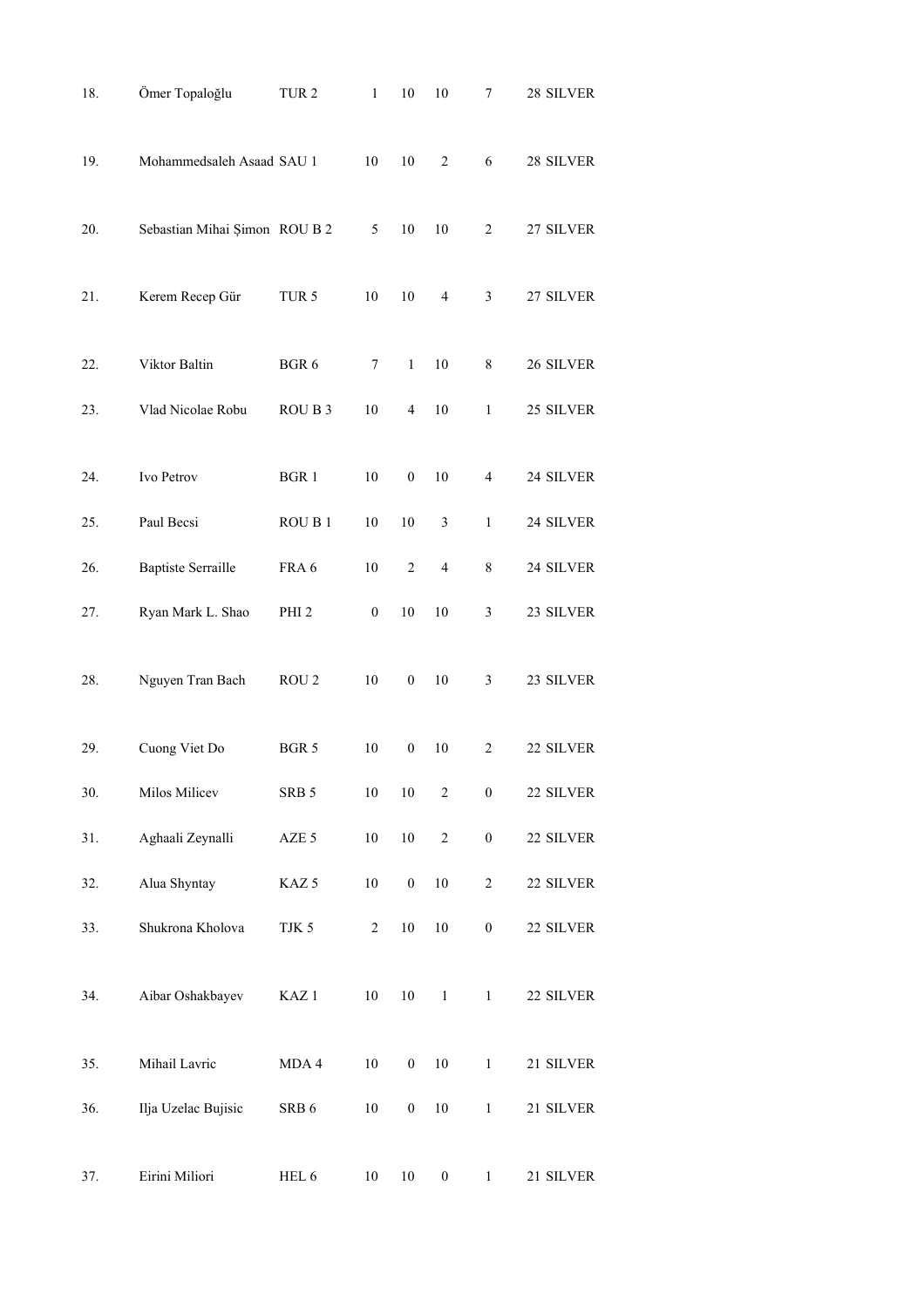| 38. | Vukasin Mihajlovic           | SRB4             | 10             | $\overline{c}$   | $\overline{7}$   | $\mathfrak{2}$   | 21 SILVER |
|-----|------------------------------|------------------|----------------|------------------|------------------|------------------|-----------|
| 39. | Murad Aghayev                | AZE 1            | 10             | $\boldsymbol{0}$ | 10               | $\boldsymbol{0}$ | 20 BRONZE |
| 40. | Amina Abu - Shanab           | ROU B 5          | 10             | $\mathbf{1}$     | $\overline{2}$   | 7                | 20 BRONZE |
| 41. | Stefan Marcus A. Ong         | PHI <sub>6</sub> | $\overline{2}$ | $\overline{c}$   | 9                | 7                | 20 BRONZE |
| 42. | Leonardo Irvin Pratama IDN 1 |                  | $\mathbf{0}$   | $\mathbf{1}$     | 10               | 8                | 19 BRONZE |
| 43. | Dion Stephan J. Ong          | PHI <sub>4</sub> | $\overline{2}$ | $\boldsymbol{0}$ | 10               | 7                | 19 BRONZE |
| 44. | Alexey Tsekhovoy             | KAZ4             | 4              | $\boldsymbol{0}$ | 10               | 5                | 19 BRONZE |
| 45. | Steven T. Reyes              | PHI <sub>1</sub> | 10             | $\mathbf{1}$     | 3                | 5                | 19 BRONZE |
| 46. | Shyngys Bilyalov             | KAZ <sub>2</sub> | $10\,$         | $\mathbf{1}$     | $\boldsymbol{0}$ | 7                | 18 BRONZE |
| 47. | Ileana Dima                  | ROU B 6          | 10             | $\boldsymbol{0}$ | 1                | 7                | 18 BRONZE |
| 48. | Alfian Edgar Tjandra         | IDN 4            | 5              | $10\,$           | 3                | $\boldsymbol{0}$ | 18 BRONZE |
| 49. | Kurdi Manar                  | SAU <sub>4</sub> | 10             | 1                | $\boldsymbol{0}$ | 6                | 17 BRONZE |
| 50. | Ilir Limani                  | MKD1             | $\overline{2}$ | $10\,$           | 5                | $\boldsymbol{0}$ | 17 BRONZE |
| 51. | Naimdzhon<br>Khondzhonov     | TJK 4            | 10             | $\overline{4}$   | 3                | $\boldsymbol{0}$ | 17 BRONZE |
| 52. | Habibullah Omar              | SAU <sub>3</sub> | 10             | 3                | $\overline{c}$   | 2                | 17 BRONZE |
| 53. | Ömer Yavuz Öztürk            | TUR <sub>4</sub> | 2              | $\boldsymbol{0}$ | 9                | 6                | 17 BRONZE |
| 54. | Pierre - Alexandre<br>Bazin  | FRA 1            | $\mathbf{1}$   | $\boldsymbol{0}$ | 5                | 10               | 16 BRONZE |
| 55. | Kristian Minchev             | BGR 4            | $\mathbf{1}$   | $\boldsymbol{0}$ | 10               | 5                | 16 BRONZE |
| 56. | Mircea Donciu                | ROU B 4          | 7              | $\mathbf{1}$     | 7                | $\mathbf{1}$     | 16 BRONZE |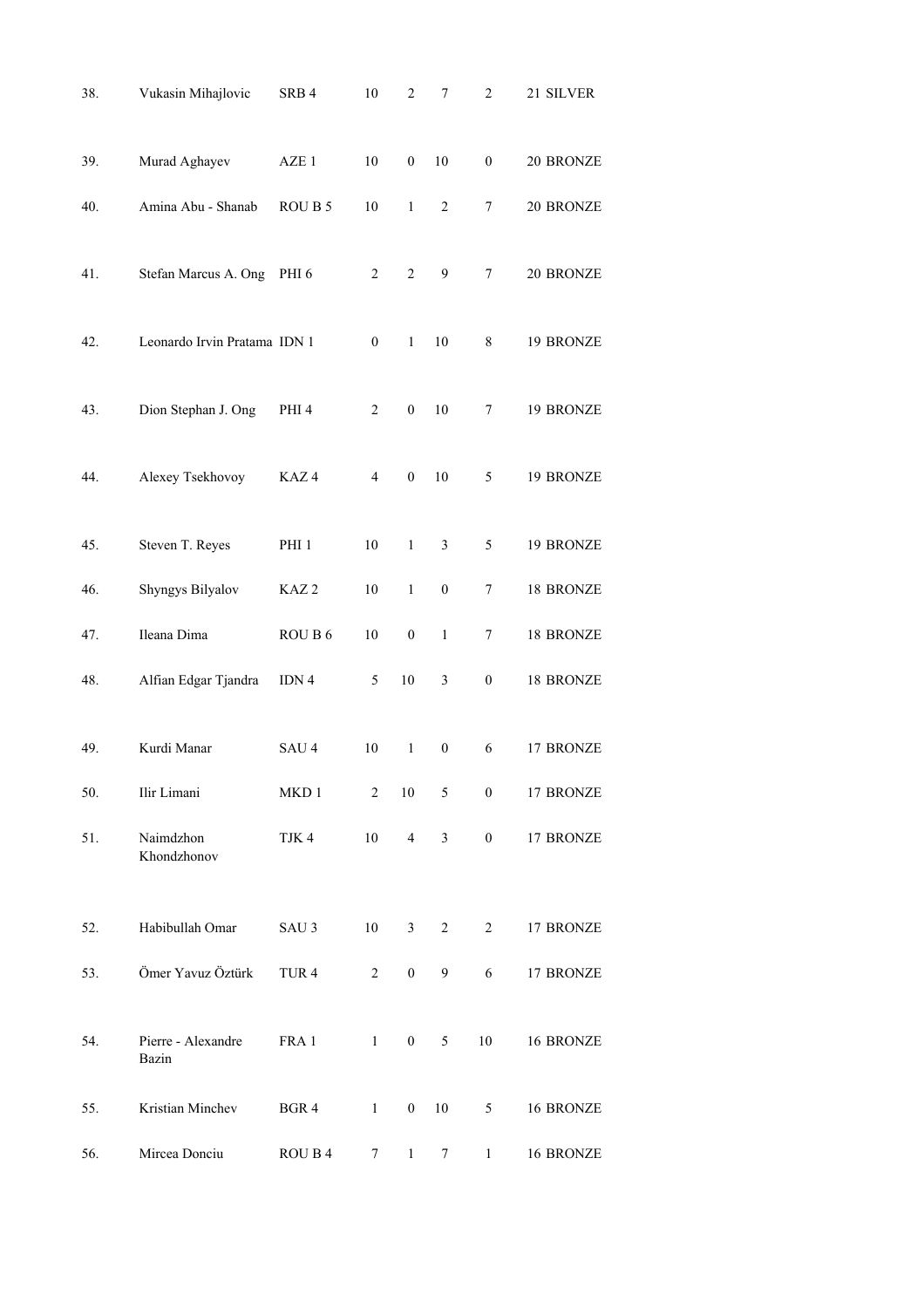| 57. | Ashyrgeldi Atayev          | TKM 6            | 10               | $\overline{2}$   | 3                        | $\boldsymbol{0}$ | 15 BRONZE |
|-----|----------------------------|------------------|------------------|------------------|--------------------------|------------------|-----------|
| 58. | Nina Mitrovic              | MNE <sub>3</sub> | $\boldsymbol{0}$ | 10               | $\mathbf{1}$             | $\mathfrak{Z}$   | 14 BRONZE |
| 59. | Faik Tahirović             | BIH <sub>2</sub> | 1                | $\boldsymbol{0}$ | 10                       | 3                | 14 BRONZE |
| 60. | Faridun Dilshodov          | TJK 1            | 10               | $\overline{c}$   | $\sqrt{2}$               | $\boldsymbol{0}$ | 14 BRONZE |
| 61. | Svetlin Lalov              | BGR 3            | $\mathbf{1}$     | $\overline{2}$   | $\overline{\mathcal{L}}$ | 7                | 14 BRONZE |
| 62. | Anar Abbasli               | AZE 6            | 10               | $\boldsymbol{0}$ | $\mathfrak{Z}$           | $\boldsymbol{0}$ | 13 BRONZE |
| 63. | Kadyrberdi Annabayev TKM 3 |                  | $\mathbf{1}$     | 10               | 2                        | $\boldsymbol{0}$ | 13 BRONZE |
|     |                            |                  |                  |                  |                          |                  |           |
| 64. | Aliakbar Aziz              | TJK <sub>3</sub> | 10               | $\mathbf{1}$     | $\mathbf{1}$             | $\mathbf{1}$     | 13 BRONZE |
| 65. | Alhydary Thnaa             | SAU <sub>6</sub> | $\mathbf{1}$     | $\boldsymbol{0}$ | 5                        | $\tau$           | 13 BRONZE |
| 66. | Orestis Lignos             | HEL 3            | $\,1$            | 10               | $\mathbf{1}$             | $\boldsymbol{0}$ | 12 BRONZE |
| 67. | Paul Cahen                 | FRA 2            | $\boldsymbol{0}$ | $\overline{4}$   | 6                        | $\overline{2}$   | 12 BRONZE |
| 68. | Alansari Mohammed          | SAU <sub>2</sub> | 5                | $\overline{c}$   | $\overline{4}$           | $\mathbf{1}$     | 12 BRONZE |
| 69. | Ramil Jabiyev              | AZE <sub>3</sub> | 1                | $\boldsymbol{0}$ | 10                       | $\boldsymbol{0}$ | 11 BRONZE |
| 70. | Moses Mayer                | IDN $5$          | $\,1$            | $\boldsymbol{0}$ | $\overline{c}$           | $8\,$            | 11 BRONZE |
| 71. | Bauyrzhan Kubeyev          | KAZ6             | $\boldsymbol{0}$ | $\boldsymbol{0}$ | $10\,$                   | $\boldsymbol{0}$ | 10 BRONZE |
| 72. | Arthur Léonard             | FRA 5            | $\mathbf{1}$     | $\boldsymbol{0}$ | $\mathbf{1}$             | 8                | 10 BRONZE |
| 73. | Alexandru Lopotenco        | MDA 5            | $\tau$           | $\boldsymbol{0}$ | $\mathfrak{Z}$           | $\boldsymbol{0}$ | 10 BRONZE |
|     |                            |                  |                  |                  |                          |                  |           |
| 74. | Orfeas Ploiaridis          | HEL 4            | $\boldsymbol{0}$ | $\boldsymbol{0}$ | $\overline{c}$           | $\tau$           | 9 BRONZE  |
| 75. | Daniel Hangan              | MDA 3            | $\boldsymbol{0}$ | 5                | $\mathfrak{Z}$           | $\mathbf{1}$     | 9 BRONZE  |
| 76. | Marko Jojić                | BIH 4            | 5                | $\boldsymbol{0}$ | $\overline{c}$           | $\overline{c}$   | 9 BRONZE  |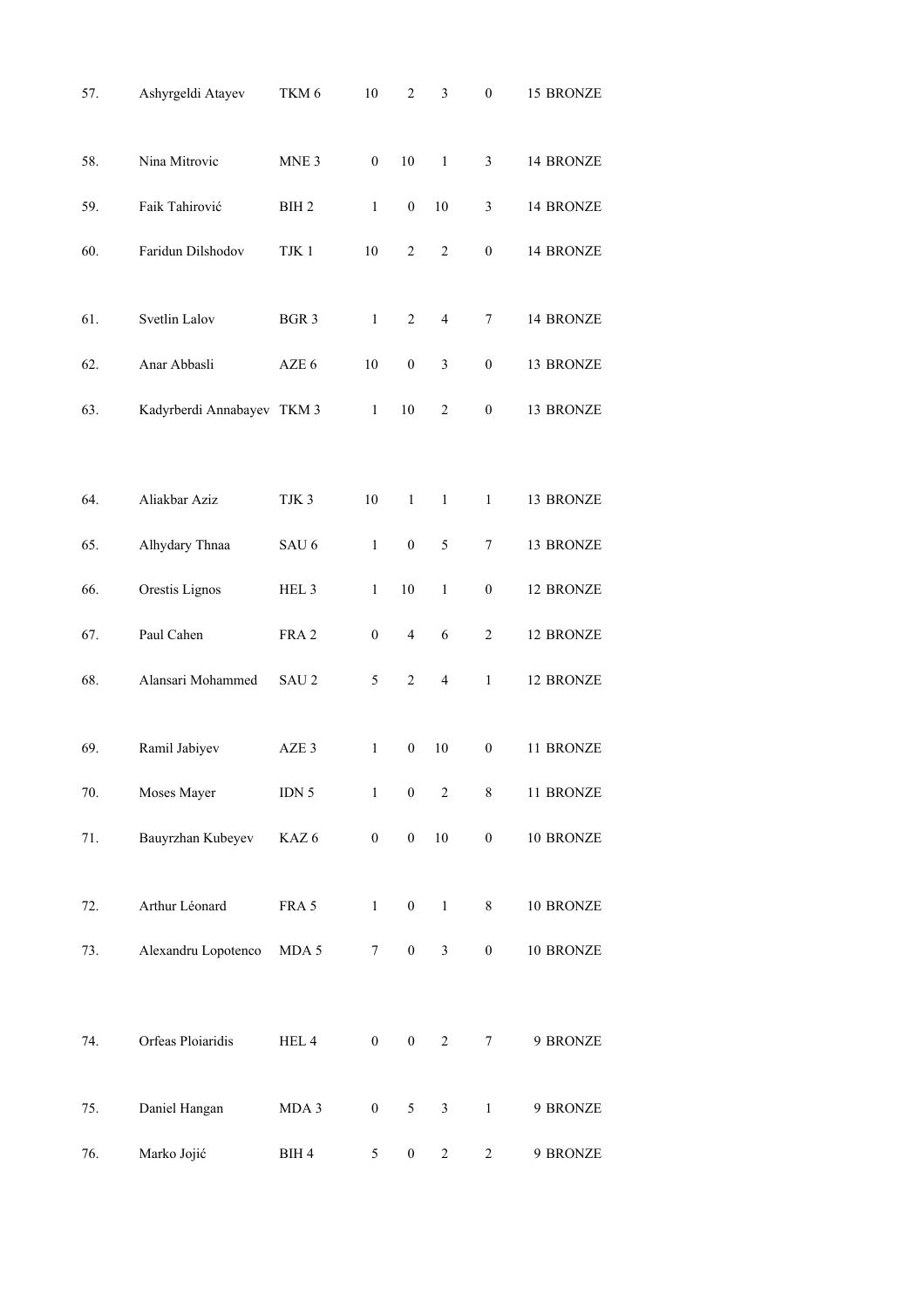| 77. | Amila Mujkić                   | BIH 1            | $\mathbf{1}$     | 3                | $\overline{\mathcal{L}}$ | $\,1$            | 9 BRONZE        |
|-----|--------------------------------|------------------|------------------|------------------|--------------------------|------------------|-----------------|
| 78. | Oresths Tsatalmpasidis HEL 5   |                  | 5                | $\boldsymbol{0}$ | $\overline{c}$           | $\mathbf{1}$     | 8 BRONZE        |
| 79. | Georgia Orphanidou             | CYP <sub>5</sub> | $\boldsymbol{0}$ | $\overline{c}$   | 3                        | 3                | 8 BRONZE        |
| 80. | Alexandru Rudi                 | MDA 6            | 3                | $\boldsymbol{0}$ | $\boldsymbol{2}$         | 3                | 8 BRONZE        |
| 81. | Xhenisa Harlicaj               | ALB <sub>3</sub> | $\boldsymbol{0}$ | $\boldsymbol{0}$ | 7                        | $\theta$         | 7 BRONZE        |
| 82. | Angela Trpcheska               | MKD4             | $\boldsymbol{0}$ | $\boldsymbol{0}$ | $\overline{c}$           | 5                | 7 BRONZE        |
| 83. | Linda Gutsche                  | FRA 3            | $\mathbf{1}$     | $\boldsymbol{0}$ | 4                        | $\overline{2}$   | 7 BRONZE        |
| 84. | Lamija Biogradlija             | BIH <sub>3</sub> | $\mathbf{1}$     | $\boldsymbol{0}$ | 5                        | $\boldsymbol{0}$ | <b>6 BRONZE</b> |
| 85. | Alsaygh Fares                  | SAU 5            | $\overline{4}$   | $\boldsymbol{0}$ | $\overline{c}$           | $\boldsymbol{0}$ | <b>6 BRONZE</b> |
| 86. | Ramiz Valiyev                  | AZE <sub>2</sub> | $\boldsymbol{0}$ | $\boldsymbol{0}$ | $\overline{c}$           | $\overline{4}$   | <b>6 BRONZE</b> |
| 87. | Tahmuras<br>Abdurashidov       | TJK 6            | $\boldsymbol{0}$ | $\boldsymbol{0}$ | $\overline{4}$           | $\overline{2}$   | <b>6 BRONZE</b> |
| 88. | Igli Mlloja                    | ALB <sub>6</sub> | $\mathbf{1}$     | $\boldsymbol{0}$ | $\mathbf{1}$             | $\overline{4}$   | <b>6 BRONZE</b> |
| 89. | Ilyas Lebleu                   | FRA 4            | $\mathbf{1}$     | $\boldsymbol{0}$ | 3                        | $\overline{c}$   | <b>6 BRONZE</b> |
| 90. | Alvin Putera Budiman           | IDN <sub>3</sub> | $\mathbf{1}$     | $\overline{0}$   | $\overline{2}$           | $\mathfrak{Z}$   | 6 BRONZE        |
| 91. | Seyed Datis Amir<br>Kalali     | CYP <sub>6</sub> | $\overline{0}$   | $\mathfrak{Z}$   | 1                        | $\overline{2}$   | 6 BRONZE        |
| 92. | Marios Avraamidis              | CYP <sub>1</sub> | $\mathbf{1}$     | $\mathbf{1}$     | $\mathfrak{Z}$           | $\mathbf{1}$     | <b>6 BRONZE</b> |
| 93. | Seli Lulaj                     | ALB <sub>1</sub> | 2                | 2                | $\overline{c}$           | $\boldsymbol{0}$ | 6 BRONZE        |
| 94. | Kemal Atajanov                 | TKM4             | $\overline{2}$   | $\overline{c}$   | $\overline{2}$           | $\overline{0}$   | <b>6 BRONZE</b> |
| 95. | Robert Valentin<br>Vadastreanu | ALT 3            | $\mathbf{1}$     | $\overline{2}$   | $\mathbf{1}$             | $\overline{2}$   | 6 BRONZE        |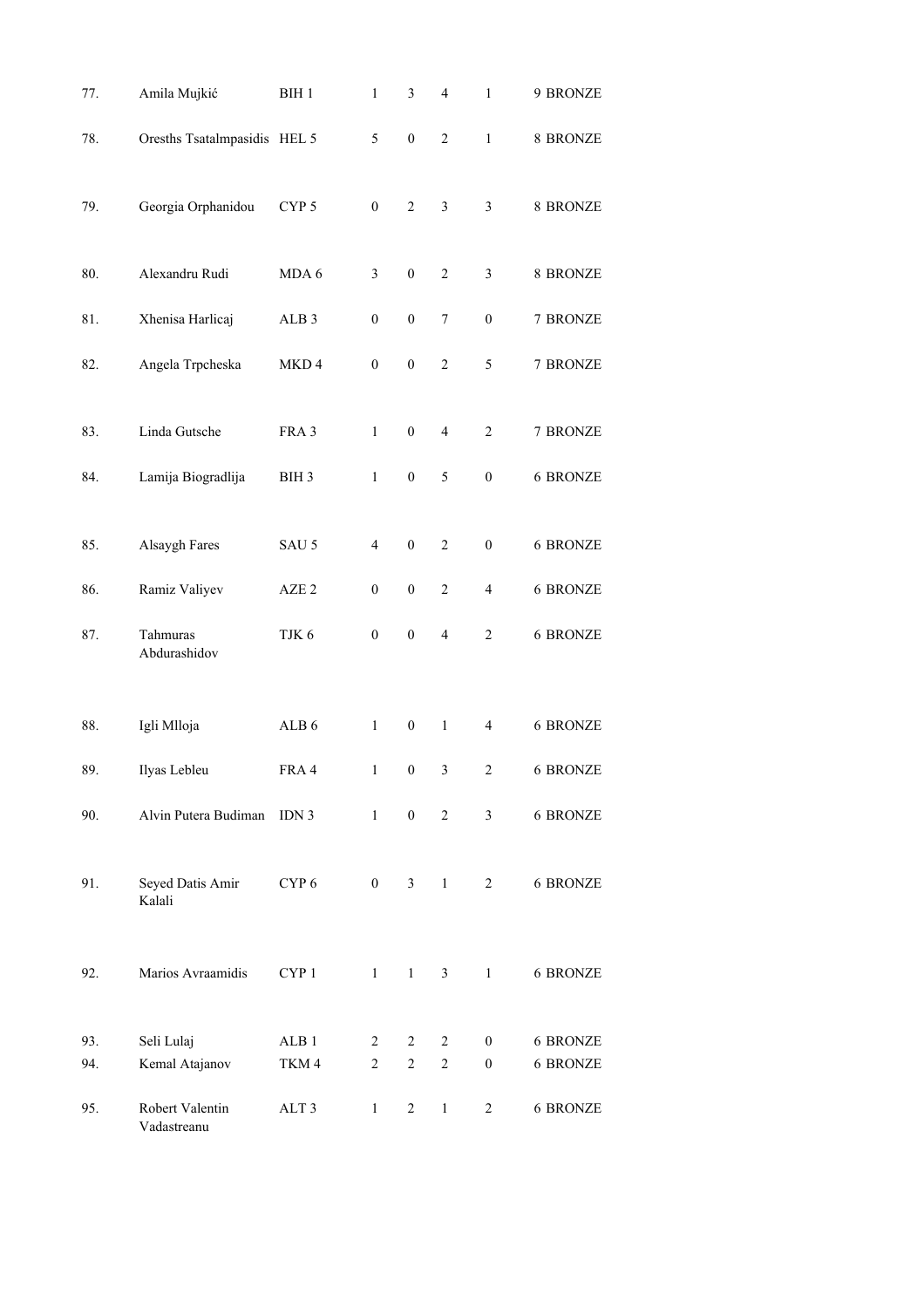| 96.  | Lana Vukmirovic               | MNE <sub>4</sub> | $\boldsymbol{0}$ | $\boldsymbol{0}$ | $\,1$            | $\overline{4}$   | 5              |
|------|-------------------------------|------------------|------------------|------------------|------------------|------------------|----------------|
| 97.  | Andreas Yiakoumi              | CYP <sub>2</sub> | $\boldsymbol{0}$ | $\boldsymbol{0}$ | $\overline{4}$   | $\mathbf{1}$     | 5              |
| 98.  | Martin Dinev                  | MKD 6            | 0                | $\overline{0}$   | 1                | 4                | 5              |
| 99.  | Georgios Konstantinou CYP 3   |                  | $\boldsymbol{0}$ | $\boldsymbol{0}$ | $\overline{c}$   | 3                | 5              |
| 100. | Majla Sulejmani               | ALB <sub>5</sub> | 3                | $\mathbf{0}$     | $\overline{c}$   | $\overline{0}$   | 5              |
| 101. | Gabriel Ciprian Stanciu ALT 1 |                  | $\boldsymbol{0}$ | $\mathbf{1}$     | 3                | $\mathbf{1}$     | 5              |
| 102. | Gabriel Cojocaru              | MDA <sub>2</sub> | $\mathbf{1}$     | $\boldsymbol{0}$ | $\overline{c}$   | $\overline{c}$   | 5              |
| 103. | Eirini Ioannou                | CYP <sub>4</sub> | $\overline{c}$   | $\mathbf{1}$     | $\mathbf{1}$     | $\mathbf{1}$     | 5              |
| 104. | Emir Hadzajlic                | MNE <sub>2</sub> | 3                | $\boldsymbol{0}$ | $\mathbf{1}$     | $\boldsymbol{0}$ | $\overline{4}$ |
| 105. | Tarik Beganović               | BIH 5            | $\boldsymbol{0}$ | $\mathbf{1}$     | 3                | $\boldsymbol{0}$ | $\overline{4}$ |
| 106. | William Joshua G.<br>King     | PHI <sub>5</sub> | $\boldsymbol{0}$ | $\boldsymbol{0}$ | $\mathbf{1}$     | 3                | $\overline{4}$ |
| 107. | Orazgylych<br>Gurbangulyyev   | TKM <sub>5</sub> | $\boldsymbol{0}$ | $\overline{2}$   | $\overline{c}$   | $\boldsymbol{0}$ | $\overline{4}$ |
| 108. | Hristina Mitreska             | MKD <sub>2</sub> | $\boldsymbol{0}$ | $\boldsymbol{0}$ | $\overline{2}$   | $\mathbf{1}$     | $\mathfrak{Z}$ |
| 109. | Mihaela Hadziska              | MKD 5            | $\overline{c}$   | $\boldsymbol{0}$ | $\mathbf{1}$     | $\boldsymbol{0}$ | $\mathfrak{Z}$ |
| 110. | Aleksia Kolo                  | ALB <sub>2</sub> | $\boldsymbol{0}$ | $\boldsymbol{0}$ | $\mathbf{1}$     | $\boldsymbol{2}$ | $\mathfrak{Z}$ |
| 111. | Edli Merkaj                   | ALB <sub>4</sub> | $\boldsymbol{0}$ | $\boldsymbol{0}$ | $\overline{c}$   | $\mathbf{1}$     | $\mathfrak{Z}$ |
| 112. | Panagiotis<br>Chalimourdas    | HEL <sub>2</sub> | $\overline{c}$   | $\boldsymbol{0}$ | $\boldsymbol{0}$ | $\mathbf{1}$     | $\mathfrak{Z}$ |
| 113. | Mihaela Francesca Ene ALT 2   |                  | $\boldsymbol{0}$ | $\mathbf{1}$     | $\overline{c}$   | $\boldsymbol{0}$ | $\mathfrak{Z}$ |
| 114. | Mihail Borș                   | MDA 1            | $\boldsymbol{0}$ | $\overline{c}$   | $\boldsymbol{0}$ | $\boldsymbol{0}$ | $\overline{c}$ |